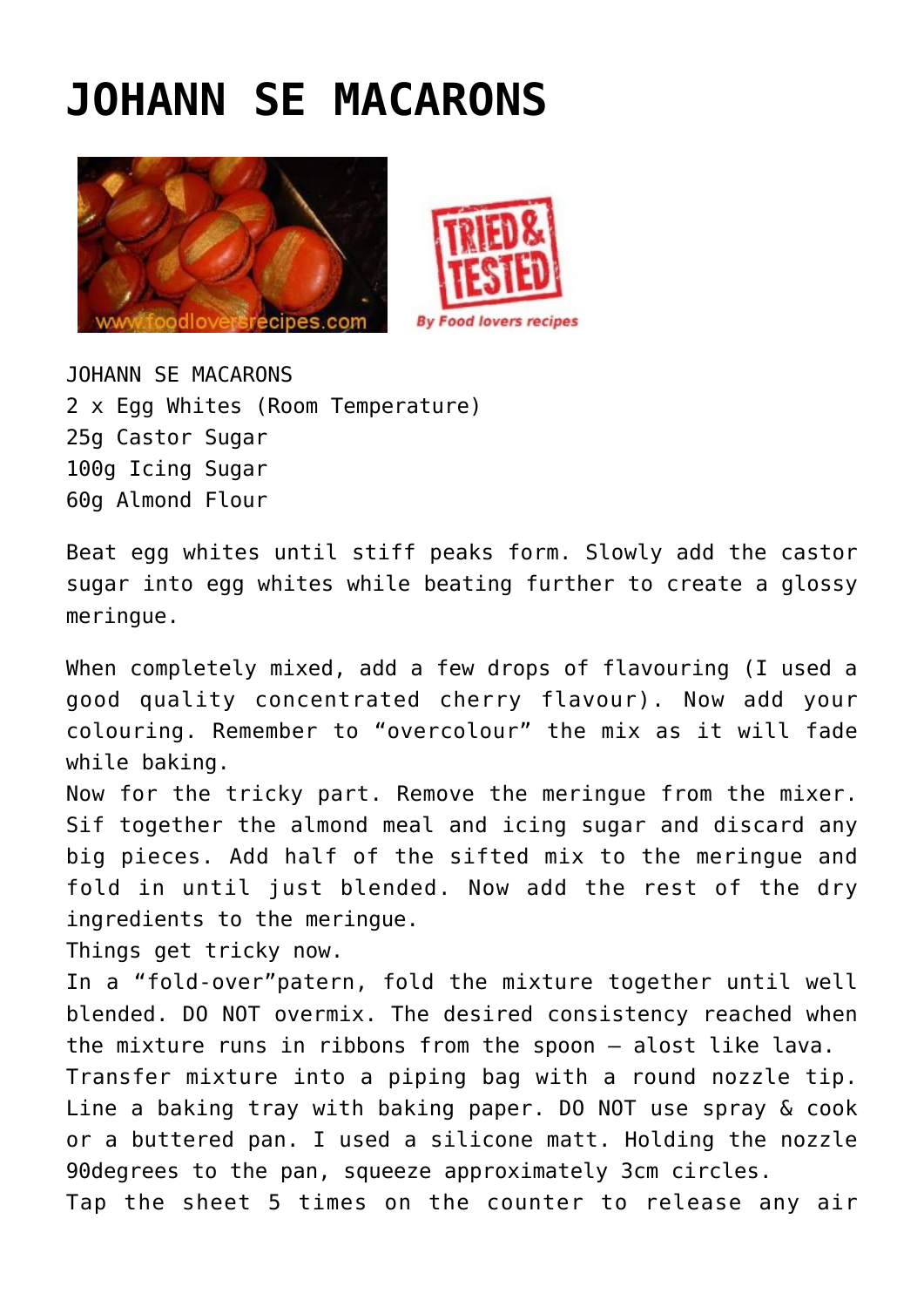bubbles from the macaroons. Now set aside and allow to rest for 20-30 minutes. The macaron will form a little skin. Bake in a 140 Degree oven for 20 minutes. Remove when done. Sandwich 2 macaroons together with a buttercream filling, or chocolate ganache of your choice. Tips : If your macaroons crack open when baking, then your mixture is under-mixed If you overmix the macaroon, the meringue will spread and not hold its shape. If you do not tap the pan to release the air, the macaroons will crack. DO NOT skip the step where the macarons need to rest. Nota: Die grootste geheim kom in by meng van die beslag. Moet dit nie oor-meng nie, anders gaan dit nie werk nie. Maar terselfdetyd moet mens dit nie onder-meng nie, anders kraak die koekies oop. Jy kan ook gladnie verkeerd gaan as jy eers die video gekyk het nie. <https://www.youtube.com/watch?v=xJ636Y8N6E8> Foto en resep: Johann Barnard Wenke: Johann Barnard Aan almal wat my macaron resep gaan aanpak. Ekt nounet weer gebak en hulle was perfek. Hier is n paar wenke. 1. Roer die mengsel tot dit begin afloop van die lepel. Dit moet net net begin. 2. Gebruik n ronde spuitbuis wat ten minste 8 mm deursnee is, anders druk die buis die lug uit die mengsel. 3. Moet nie vergeet om die pan te tik nie, dit laat die groot lugborrels ontsnap. Ek laat val myne sommer so entjie uit die lug op n oppervlak.